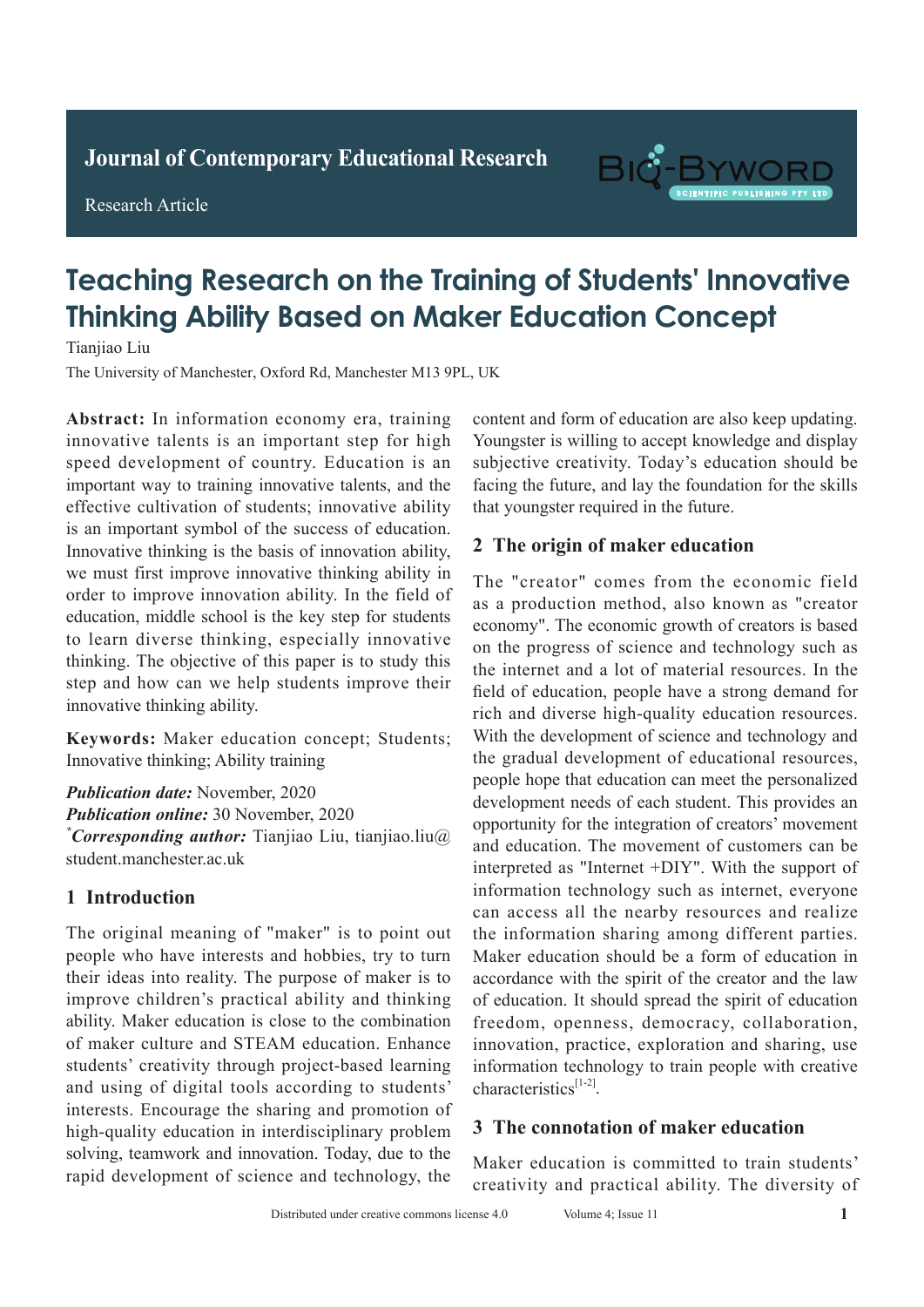innovation determines the diversity of the creator's education, which not only teaching student small inventions and small works. In other words, the spirit of innovation includes continuous development, dare to take risks, dare to challenge, pursuing truth, being good at thinking and emphasize on collaboration. The ability of innovation can also be reflected through keen awareness, close observation, continuous focus and knowledge. These thoughts and abilities are impossible for being trained by using small robots and 3D printers $^{[3]}$ .

Maker education is not the privilege for minority people. Maker education is developed by culture of democracy, freedom, openness and sharing. The effect of maker education does not depend on advanced technology and equipment, but depends on whether the education is innovative, executive and shared. It contains the spirit and idea of the creator, even if there is no advanced tool, it will not interfere the high-quality creator education.

Maker education is not isolated from knowledge education. It is not only based on knowledge, but also emphasizing to the deepening and creation of knowledge, so it is not additional education. Maker education focuses on coordinating the purpose of knowledge education, the structure of knowledge content, and even the role of teachers. This is not only a technical problem, but also a change in educational ideas, which goes beyond the scope of maker curriculum. Maker education is committed to emphasizing people's academic status and values, transforming students from slaves of knowledge to masters of knowledge.

Maker education is actually a kind of systematic education idea, the goal of education is to train out a person with creative spirit and quality.

## **4 Training students' innovative thinking ability**

## **4.1 Create situation and stimulate innovation consciousness**

Training students' imagination and creativity is an important target and task of education in China. Traditional education lacking novelty and creativity, provided only mechanical education for students, classroom education therefore losing its vitality. In order to improve the efficiency of information technology education, it is necessary to establish the concept of producer education and create educational environment. The creation of situation must be novel and mobile, as to adapt to the active characteristics of students, stimulate their creative consciousness and stimulate their imagination. For example, in PPT learning, students can develop innovative thinking by creating electronic newspapers and computer works. In the creation process, how to determine the unique theme, how to organize the scene and how to optimize the layout, students have opportunity to bold try for achieve creativity and improve creative thinking ability.

#### **4.2 Create a harmonious atmosphere for students to relax learning**

The so-called creator refers to those who use their own hands to bring out creativity. The core idea of maker education is to training people who are good at hands on ability and fully realize their own ideas. It's usually in a relaxed atmosphere where the creators develop their creativity because they always getting concern and encouragement. Students like to have fun and do what they like to do. They often release their innovation from the process of playing. The "play" mentality allows creators to release their imagination and creativity. In order to implement the concept of relaxation and fun in basic information technology education, teachers must guide students to develop their own personality and develop their potential. Only in a pleasant and comfortable learning environment can make students relax, think positively and exert their creativity. Teachers have a deep understanding of academic conditions, understand students' psychological characteristics, design teaching environment closely related to life, select teaching content according to students' learning needs, design teaching links, and provide students with rich learning materials. In this way, it not only make students love the games, but also promote the formation of students' ability to innovate information technology.

## **4.3 Play a leading role and training innovative thinking**

The theme of information technology has high operability and practicability, students therefore also need to have a sense of innovation. The important way to train students innovation is using the task orientation to guide the students. In information technology education, students can transform their creativity into specific work design to reflect the